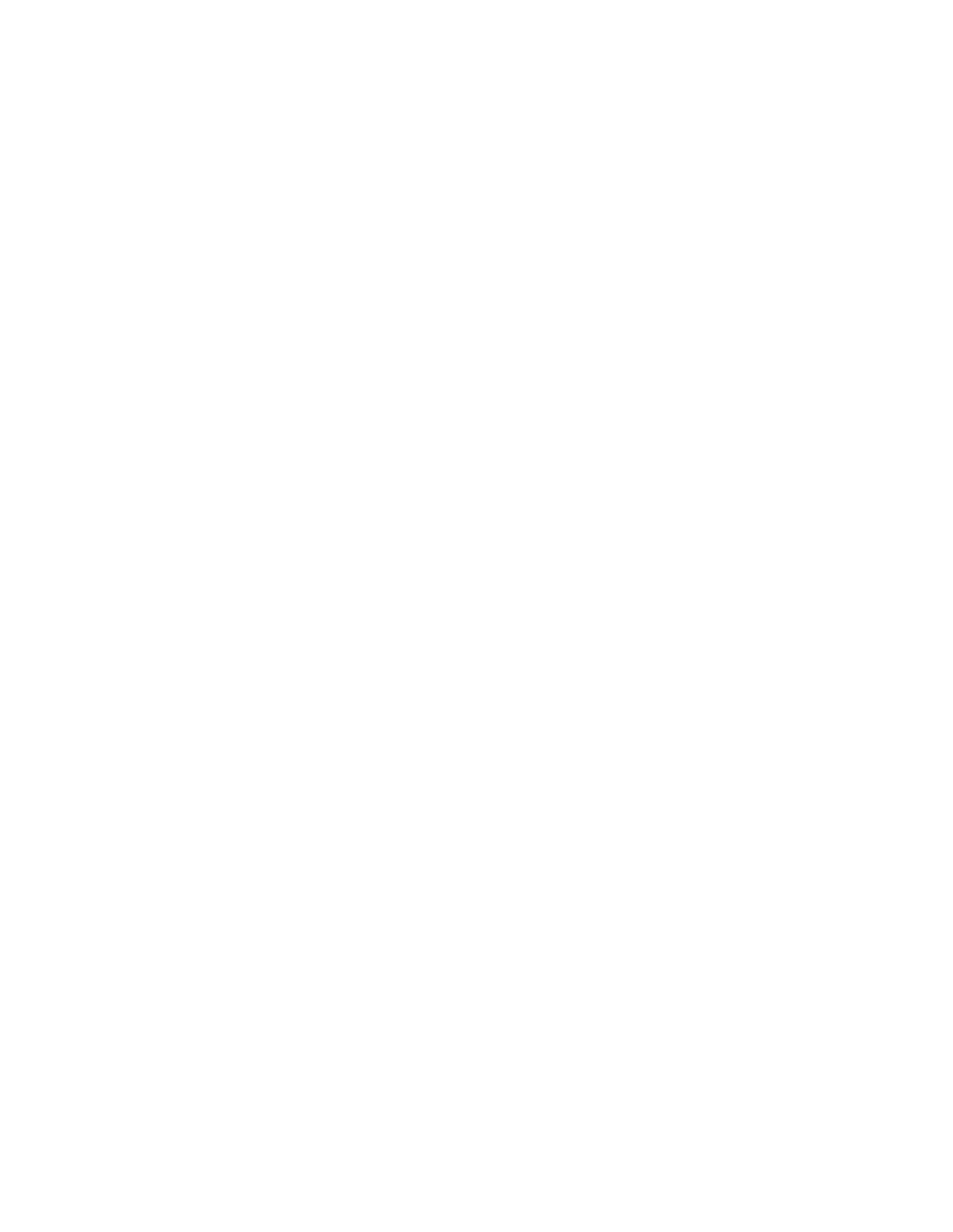# **Table of Contents**

# **List of Tables**

| Table: 1. | Comparison of WAIS Divide Ice Core Equipment and Transportation Costs |
|-----------|-----------------------------------------------------------------------|
|           |                                                                       |

# **List of Figures**

| Figure 4. Window-Frame Reefer (shown with single cooling unit and clip-on genset)10 |  |
|-------------------------------------------------------------------------------------|--|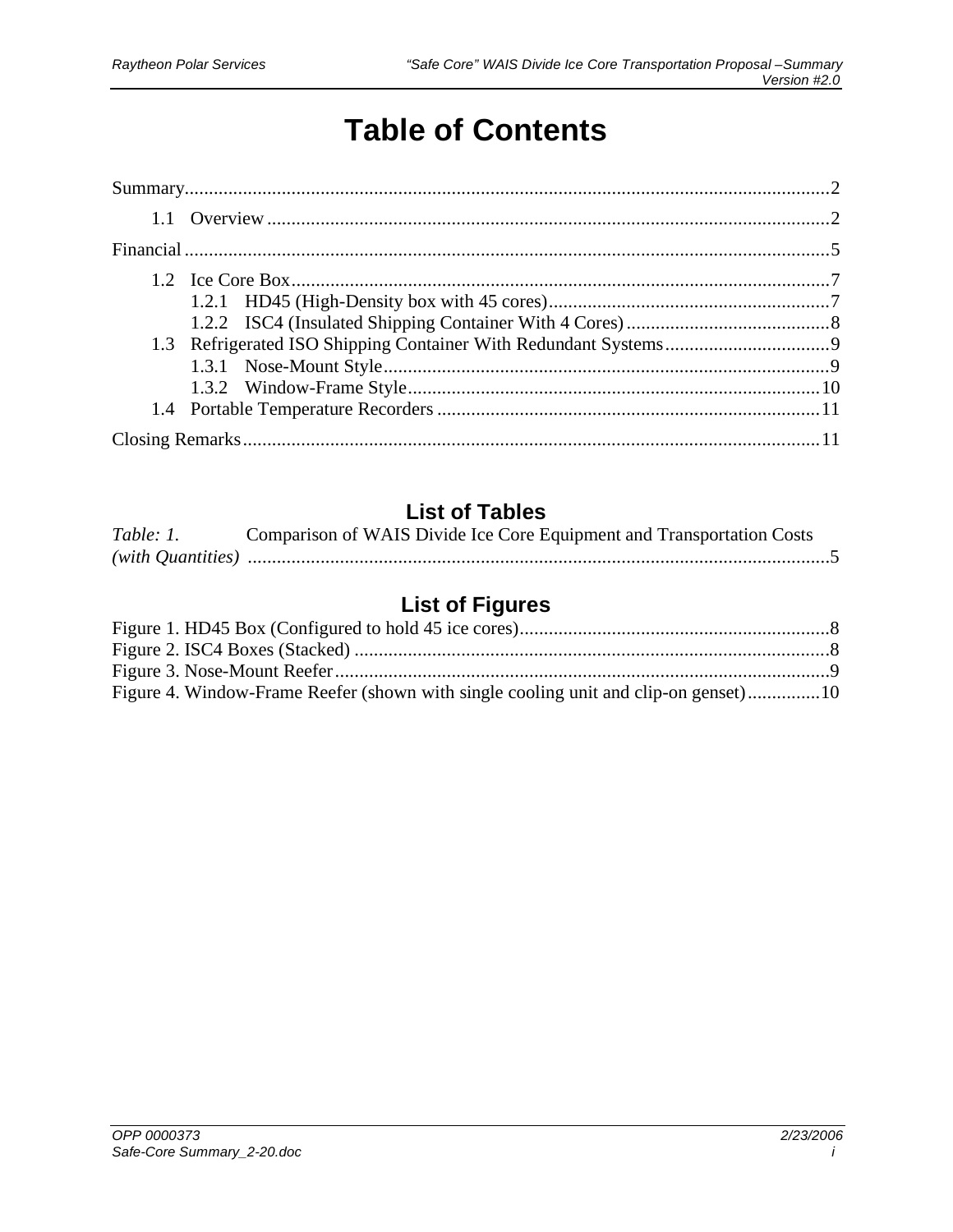# **Summary**

### **1.1 Overview**

The current United States Antarctic Program (USAP) deep-field ice core packing and transportation process has several areas that require improvements to assure adequate and continuous thermal and physical protection of the valuable scientific ice cores, and to minimize the risk of injury to ice core and cargo handling personnel. The improvements will be especially critical to the successful, safe, and efficient transportation of the West Antarctic Ice Sheet Divide (WAIS Divide) project's 4100 one-meter long ice cores that will be shipped to the United States over the next few years.

This report reviews the existing deep-field ice core transportation process from Antarctica to Denver, Colorado, and offers several recommendations on improved devices and methods to minimize or eliminate the identified problems. The report details the technical reasoning for the choices, and provides financial comparisons of the proposed solutions.

The present deep-field USAP ice core transport system uses thinly insulated cardboard boxes (holding four to nine one-meter long cores, depending on core diameter) strapped to metal Air Force pallets (AFPs) and flown from the drilling camp to McMurdo Station via an LC-130 (Hercules, Herc) cargo aircraft. At McMurdo, various methods and equipment are used to lift, stack, and move the cardboard boxes (with cores) to a standalone, limited-space, controlled-temperature freezer building near the Crary Science and Engineering Center (CSEC, or Crary Lab). At the end of the austral season, the boxes (with cores) are manually transferred from the stand-alone freezer to a 20-foot refrigerated International Standardization Organization (ISO) shipping container outfitted with a single (no backup) cooling unit, for the multi-week vessel transport to Port Hueneme, CA. From there, the full ice core boxes are transferred into a contracted refrigerated cargo truck for over-the-road delivery to the National Ice Core Laboratory (NICL) in Denver, CO. Temperatures inside the various permanent and portable ice core freezers are attempted to be maintained at -20°C or colder.

To provide the required continuous, multi-month, thermal protection for the ice cores, a back-up refrigerated ISO container, spare lifting and transport vehicles, and numerous on-call box lifters (people) are made available for most of the transportation process.

Despite detailed protocols and precautions designed into the existing ice core transportation system, unexpected delays or errors in returning the ice cores to the required controlled-temperature environment can place the cores at risk of warming or melting, due to several inadequacies in the present equipment and methods.

Posing perhaps the highest level of risk to the ice cores' thermal protection is the fact that there is no way to remove the cardboard ice core boxes from a malfunctioned refrigerated ISO shipping container once placed on the American Tern shipping container vessel (the present contracted vessel used by USAP). If the electrically-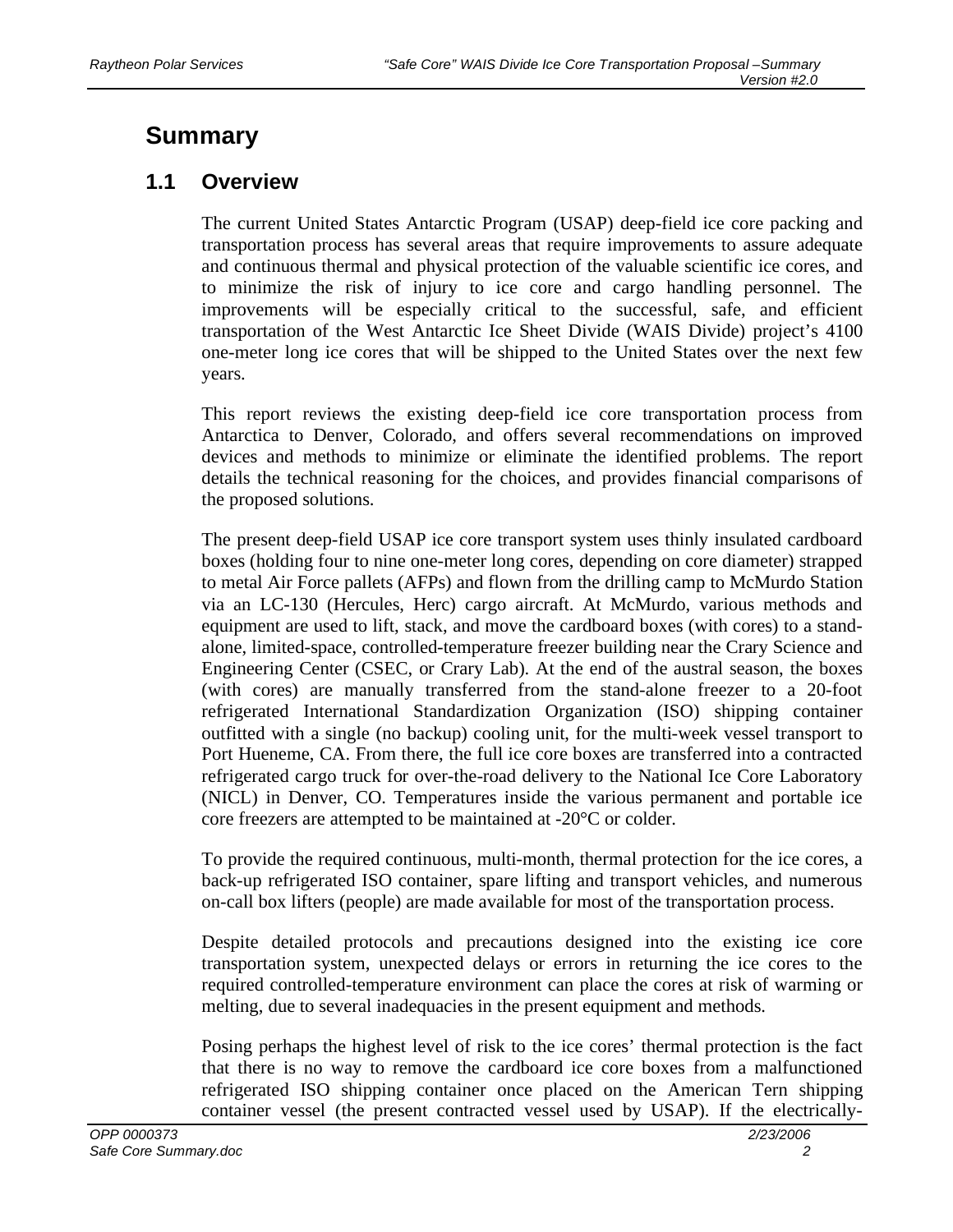powered, single-unit refrigerator system mounted on the refrigerated ISO shipping container breaks down, it must be repaired on-the-spot by the ship's mechanic, or the ice will warm and possibly melt during the multi-week vessel voyage to the United States.

Also, throughout the current transport process, each of the numerous cardboard ice core boxes (weighing 130 pounds when full of cores) must be individually lifted and moved several times, by hand; each box movement places the ice cores at risk of damage due to tired or cold workers inadvertently dropping or mishandling the box.

If the present ice core transportation equipment and processes are left unchanged, there could be a 1.5% ice core breakage rate. This historical value, applied to the 4100 onemeter cores from WAIS Divide, would equate to \$1.23 million<sup>\*</sup> worth of potential core damage, and/or destroyed or corrupted ice core scientific data. (The "brittle" ice cores are at particular risk of this damage, while the "shallow" and "ductile" ice cores are at a lower risk of damage). As well, a failed (or mistakenly left unplugged, as recently occurred) cooling unit on an existing 20-foot refrigerated ISO shipping container (holding 256 WAIS Divide cores in cardboard boxes) would place up to \$5 million worth of cores at risk of warming or melting.

#### **Note**

All dollar figures, percentages, and other financial and technical background information noted in this report were gathered from Raytheon Polar Services Company (RPSC), the National Ice Core Laboratory (NICL), the National Science Foundation (NSF), the United States Air Force (USAF) 109<sup>th</sup> Air National Guard, the Principal Investigator and other scientists for this project, and from 2005 budgetary estimates provided by various potential equipment vendors.

Finally, the current handling process requires appreciable physical labor (with occasional resulting injuries) to manually lift and move the 140-pound ice core boxes throughout the process. RPSC now restricts their employees to lifting no more than 40 pounds (versus the previous 70-pound limit), thus mandating that more people be used to lift each box. This reduces physical strain, but increases the strain on resources.

The \$20,000-per-meter number is an assumed value, based on the cost of the entire WAIS Divide project divided by the number of one-meter cores to be produced. At least 5 percent of the WAIS Divide cores are expected to contain critical climate data and be "worth" \$20,000, but there is no way to know which will be most valuable until after they have been analyzed in the scientists' laboratories. As well, all cores are critical to establish exact dates while layer-counting the entire length of core retrieved from the full-depth bore hole. Thus, all cores are significant, and must be handled and protected with equal care.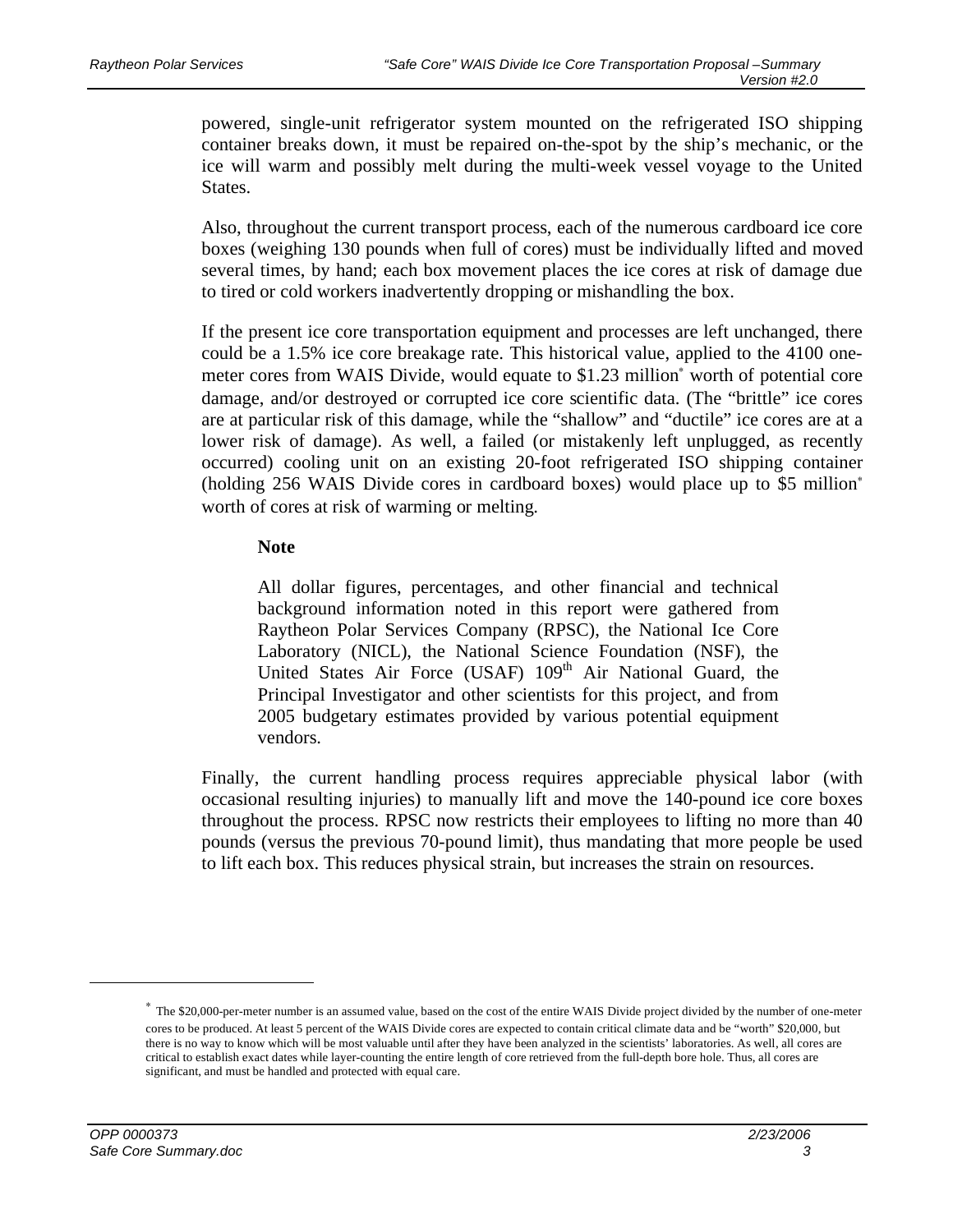Specific identified problems to be resolved are as follows:

- Existing McMurdo stand-alone permanent freezer will not provide sufficient ice core storage space for the WAIS Divide program and for concurrent drilling programs during the highest-output seasons.
- Existing USAP plug-in refrigerated ISO shipping containers do not offer built-in, automatic, fail-safe, redundant cooling and power systems to prevent core warming above the critical -20°C limit.
- Existing cardboard ISC ("Insulated Shipping Container") ice core transport boxes do not adequately protect the cores from physical damage or warming during numerous handling and transportation procedures.
- Existing transport procedures, box design, and back-up plans force an excessive amount of lifting and handling of the ice core boxes, possibly resulting in ice core damage.
- Existing ice core box weight, design, and handling methods can lead to injuries.
- New 40-lb lifting limits have been imposed by RPSC, meaning more people (from a limited labor pool) are required to lift each full, 140-lb, cardboard ice core box.

Given these problems, the research and analysis done for this report yields the following summary of proposed ice core transport improvements for the WAIS Divide project:

- Use mechanized box lifting devices to prevent lifting and handling injuries during all stages of the ice core loading and transportation process.
- Use highly-insulated, shock-absorbing, durable, engineered transport boxes to safely hold and transport a high-density packing of 45 one-meter ice cores per box, in all anticipated conditions. The recommended box is termed an "HD45".
- Use space-efficient, 40-foot refrigerated ISO shipping containers with an electrical plug-in feature, and also with built-in, fail-safe redundant cooler units and redundant electrical gensets (two styles of cooling systems are proposed – a recommended "nose-mount", and an alternative "window-frame") to ensure uninterrupted chilling capacity to -30°C.
- Use improved temperature recorder device or wiring, designed to allow fast, easy data download without corrupting the cold space around the ice cores.

The proposed 40-foot refrigerated ISO shipping containers will alleviate the reliance on the undersized outdoor permanent freezer building. During the season, each shipping container will be plugged into McMurdo's grid power, and the built-in gensets (primary and backup) on the shipping containers will provide automatic backup power if needed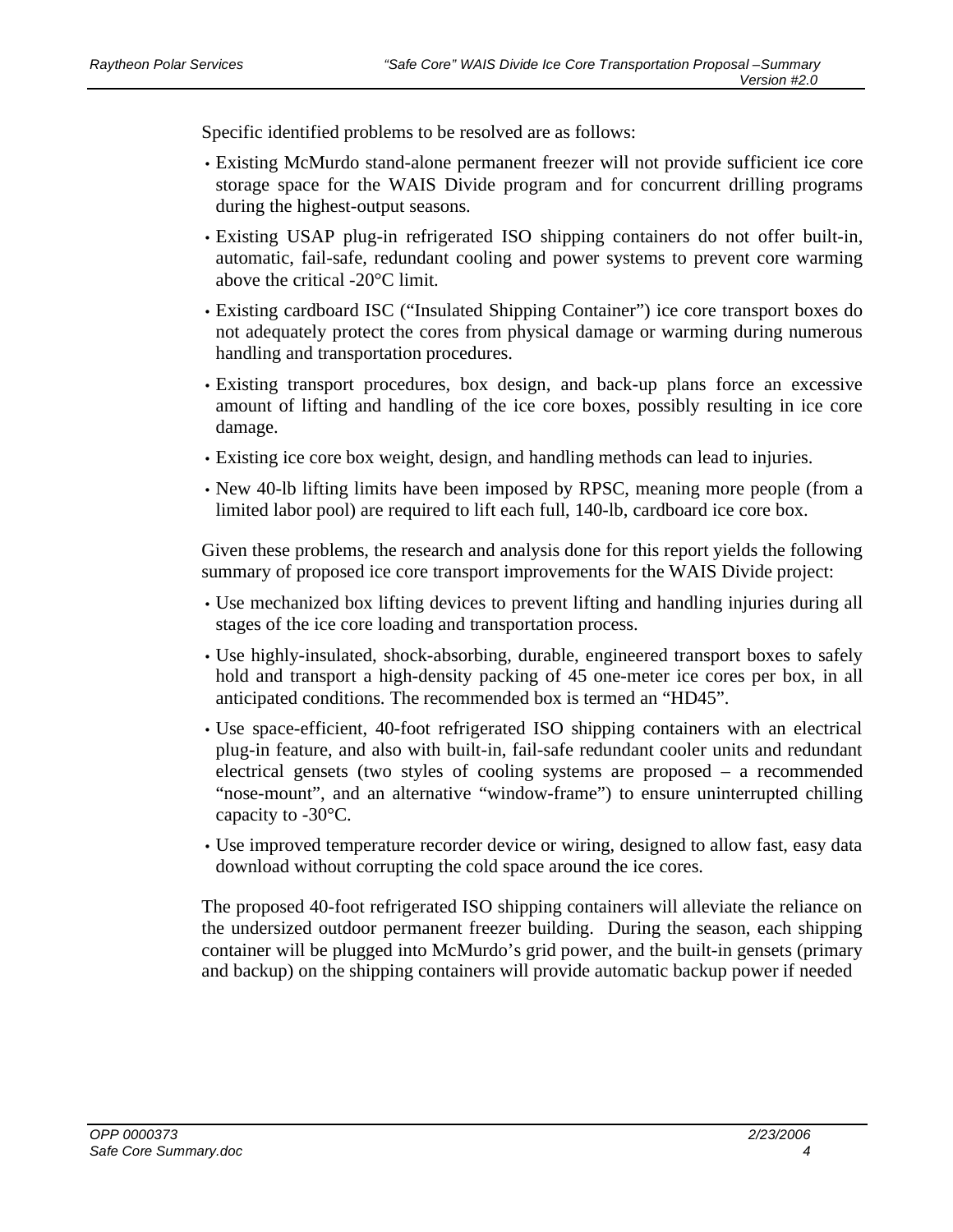# **Financial**

| Table: 1. | <b>Comparison of WAIS Divide Ice Core Equipment and Transportation Costs</b> |
|-----------|------------------------------------------------------------------------------|
|           | (with Quantities)                                                            |

#### (Based on shipping 1400<sup>1</sup> cores in the maximum years, and 4100 cores total for the project)

|                                                                       | <b>HD45 w/ Nose-Mount</b> | HD45 w/ Window-Frame<br>Alternative Upgrade | ISC4 w/ Window-Frame<br>Minimum Upgrade |
|-----------------------------------------------------------------------|---------------------------|---------------------------------------------|-----------------------------------------|
| "Recommended Upgrade"<br>Ice Core Boxes <sup>2</sup><br>\$224,000(62) |                           | \$224,000(62)                               | \$70,000 (700)                          |
| Refrig. ISO Container <sup>3</sup>                                    | \$300,000(4)              | \$188,000(4)                                | \$282,000(6)                            |
| Wireless Data Loggers                                                 | \$10,500 (35)             | \$10,500 (35)                               | \$13,500 (50)                           |
| <b>Sub-Total Equipment</b>                                            | \$534,500                 | \$422,500                                   | \$365,500                               |
| Vessel (Payload)                                                      | \$95,284                  | \$95,284                                    | \$75,768                                |
| Trucking/Maintenance                                                  | \$42,000                  | \$49,000                                    | \$70,000                                |
| Sub-Total Shipping/Maint. \$137,284                                   |                           | \$144,284                                   | \$145,768                               |
|                                                                       |                           |                                             |                                         |
| Sub-Total Without Flights \$671,784                                   |                           | \$566,784                                   | \$511,268                               |
| LC-130 $Flights4$                                                     | \$341,667 (15.2)          | \$341,667 (15.2)                            | \$480,469 (21.4)                        |
| <b>Total Project Cost</b>                                             | \$1,013,451               | \$908,451                                   | \$991,737                               |
| Number of flights for project                                         | 15.2                      | 15.2                                        | 21.4                                    |
| Number of flights per max. season 5.2                                 |                           | 5.2                                         | 7.3                                     |
| Number of 1-m cores per season                                        | 1395                      | 1395                                        | 1400                                    |
| Number of boxes at camp                                               | 31                        | 31                                          | 350                                     |
| Number of reefers at McMurdo                                          | 2                         | 2                                           | $\mathfrak{Z}$                          |

<sup>1</sup> Does not factor "surge" ice core capacity costs if drilling exceeds expectations, or for concurrent drilling projects that also require ice core storage and shipment.

 $^{2}$  ISC4 = Insulated Shipping Container holding 4 one-meter cores. Empty = 40 lbs. Full (tubes and ice) = 140 lbs. HD45 = High Density box holding 45 one-meter cores. Empty = 525 lbs. Full (tubes and ice) = 1785 lbs.

<sup>4</sup> Assumes operational cost of \$45,000 per LC-130 round trip flight between McMurdo and WAIS Divide. Assumes that 50% of the flights to/from the WAIS camp are solely dedicated for transport of ice cores. Assumes an LC-130 Allowable Cabin Load (ACL) of 10,000 pounds when departing the camp.

Additional Notes for Table 1

- Quantities for various pieces of equipment and for LC-130 flights are shown in parentheses.
- All required mechanized lifting and movement equipment already owned by the NSF.
- Parking site preparation for the refrigerated shipping containers required at McMurdo. Location and cost TBD.<br>• Flectrical transformers and/or nower cords to be outfitted or installed at McMurdo to provide plug-in power
- Electrical transformers and/or power cords to be outfitted or installed at McMurdo to provide plug-in power for each refrigerated ISO shipping container. Cost TBD.
- LAN temperature alarm-system wiring to be installed from parked refrigerated ISO shipping containers to the Power Plant central alarm board. Cost TBD.

<sup>&</sup>lt;sup>3</sup> Assumes the use of a fleet of four custom 40' refrigerated ISO shipping containers (reefer) having redundant cooling units and redundant electrical generator units (\$75,000 per nose-mount reefer, or \$47,000 per window-frame reefer). Single-unit, non-failsafe cooling and genset systems are not evaluated.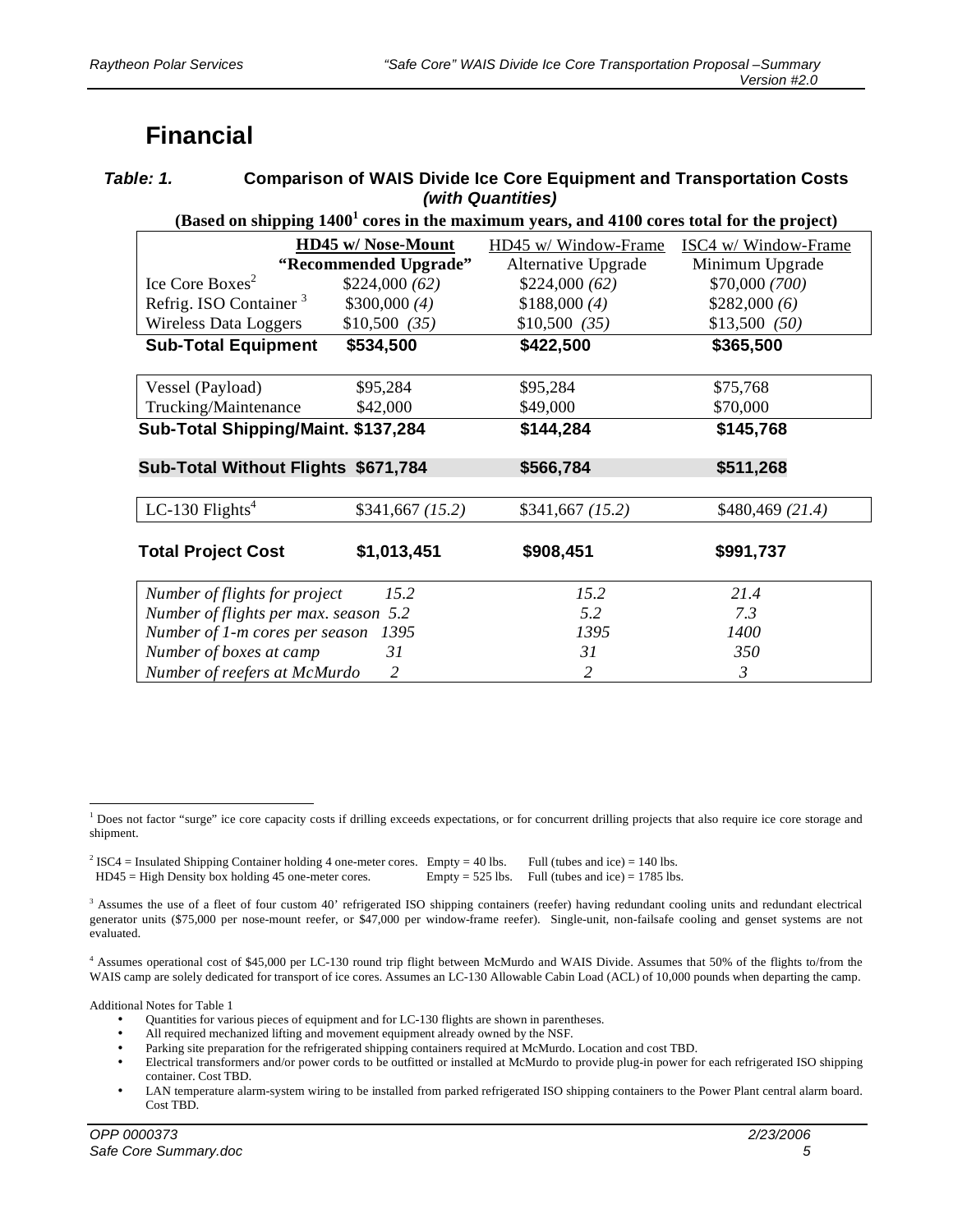In Table 1, the Recommended Upgrade option consists of the "nose-mount" refrigerated ISO shipping container (with dual cooling and genset systems), a highly-insulated, shockabsorbing, robust ice core box designed to hold 45 one-meter cores in a "high-density" packing configuration ("HD45" box), and a wireless temperature recording system installed in each box and nose-mount reefer for closed-door temperature viewing and wireless data download to a hand-held reader.

Table 1 shows that the Recommended Upgrade system requires a one-time capital investment of \$534,500 (for 62 highly-insulated, shock-absorbing HD45 ice core boxes, 4 fail-safe, nose-mount, 40' refrigerated ISO shipping containers, and 35 wireless digital temperature recorders). Multi-year fees for vessel payload (not including the tare weight of each empty ISO container), U.S. trucking, and equipment maintenance adds \$137,284, summing to a total project cost of \$671,784 (without LC-130 flights factored in). Adding the required 15.2 project flights to transport the ice cores to McMurdo, the total project cost of the Recommended Upgrade is \$1,013,451.

The Alternative Upgrade differs in that it uses the window-frame, redundant-system style of cooling system on the refrigerated ISO shipping container. This alternative windowframe option is programmatically less expensive by \$105,000, but is also less technicallyappealing and slightly less logistically-streamlined compared to the recommended nosemount choice. The proposed wireless temperature recorder remains unchanged, and the same number of ice core transport flights (15.2) from the camp are required for the project.

The Minimum Upgrade option incorporates the existing cardboard boxes (ISC4), and uses the relatively-inexpensive window-frame refrigerated ISO shipping container. This option is the least expensive of the three choices if LC-130 flights are not included, but is in the (financial) middle of the pack if the 21.4 LC-130 flights are included (more flights needed due to less packing efficiency when using ISC4 cardboard boxes). This Minimum Upgrade approach only resolves the issues of warming and melting while cores are within the refrigerated ISO shipping container. It does not address the cardboard box's poor thermal performance when outside the controlled-temperature reefer, the box's limited shock-absorbing properties when dropped, nor the injuries incurred by workers who must lift the 140-lb cardboard boxes by hand. The specified temperature recorder is the same wireless system as used in the other options described above.

A "do nothing" alternative is not shown in Table 1, as it is not seen as a viable solution to the challenges being faced.

The various costs of the Recommended Upgrade system can be readily compared to the other choices shown in Table 1. Note that for all of the Upgrade options shown in Table 1, half of the total number of boxes and refrigerated ISO shipping containers would be in Antarctica at any given time, and the other half would be in transit to or from Denver, on a continuously rotating schedule.

Though the Recommended Upgrade option is programmatically more expensive than the other options shown in Table 1, it will efficiently, reliably, and safely resolve all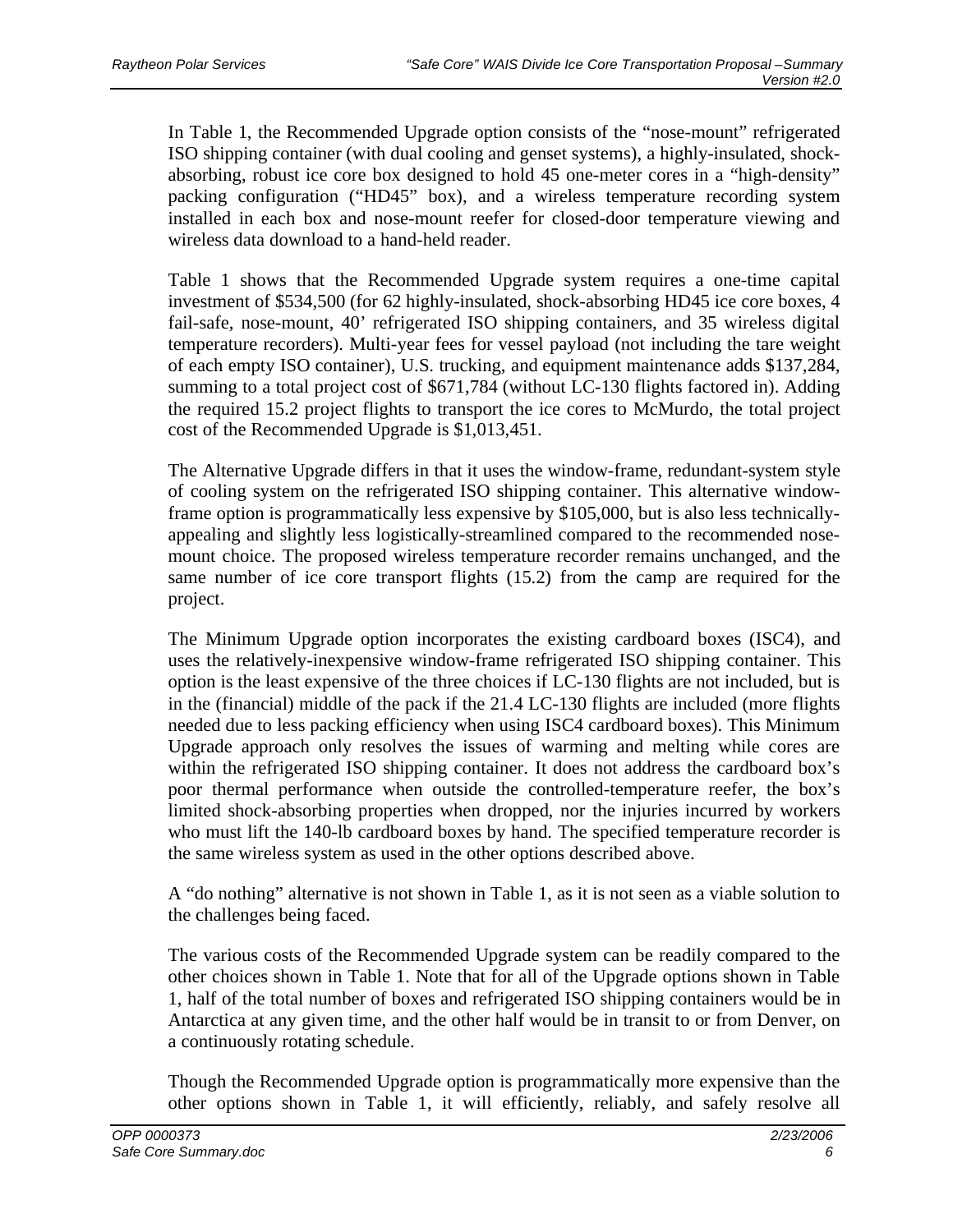identified concerns with the existing ice core transportation system, while significantly streamlining the process.

If needed, additional HD45 boxes and a refrigerated ISO shipping container can be purchased and staged in McMurdo to accommodate a "surge" of up to 720 extra meters of ice (per 40' ISO container) from the WAIS Divide project or concurrent drilling programs. Each HD45 box is estimated by the vendor to cost \$3,600, and a nose-mount, redundant-system ISO shipping container (which can hold up to sixteen HD45 boxes) costs \$75,000. (The less-technically desirable window-frame reefer costs \$47,000 each).

As an alternative method to handle "surge", a third reefer and empty HD45 boxes from NICL could be staged in Christchurch, New Zealand and flown to McMurdo on a C-17 aircraft early in the season, at a round-trip flight cost of \$77,000. Depending on many factors, it may instead be best to purchase extra surge capacity equipment (as described above) rather than using the C-17 option, to avoid displacing other critical or timesensitive USAP supplies that can only be transported via the C-17.

The proposed Safe-Core equipment upgrades will be used initially for the WAIS Divide project, with optimal delivery of the recommended equipment to McMurdo Station suggested as no later than February, 2007 (to coincide with the following field season's initial high-output ice core transportation and storage schedule).

After the WAIS Divide project is completed, the Safe-Core equipment can also be deployed for many years of reliable service on other deep-field ice drilling projects, or for other delicate or temperature-sensitive artifact transportation missions.

To better understand the reasons for recommending the more expensive HD45 box and nose-mount refrigerated ISO shipping container, please read the following brief descriptions, and also see the full Safe-Core report (Sections 1.5.2 - 1.5.5, and Appendix E). Improved temperature recording device recommendations are also discussed in more detail in the full Safe-Core report (Section 1.5.6).

### **1.2 Ice Core Box**

### **1.2.1 HD45 (High-Density box with 45 cores)**

The preferred HD45 box (Figure 1) is an engineered and manufactured unit presently used by US military, the Federal Emergency Management Agency (FEMA), and others requiring the most durable, thermallystable, transportable storage box for temperature-sensitive payload in extreme-environment, rough-handling conditions. At \$3600 each, the proposed HD45 box design includes a high-strength, one-piece, doublewall polymer shell injected with 4" of void-free polyurethane foam (R25) insulation value), a secure, front-accessed door latching system, and a double-pin door hinge for full interior access. Interior shock-absorbing padding made from temperature-insensitive rubberized fiber will protect the cores from impact and vibration damage, and shelves will separate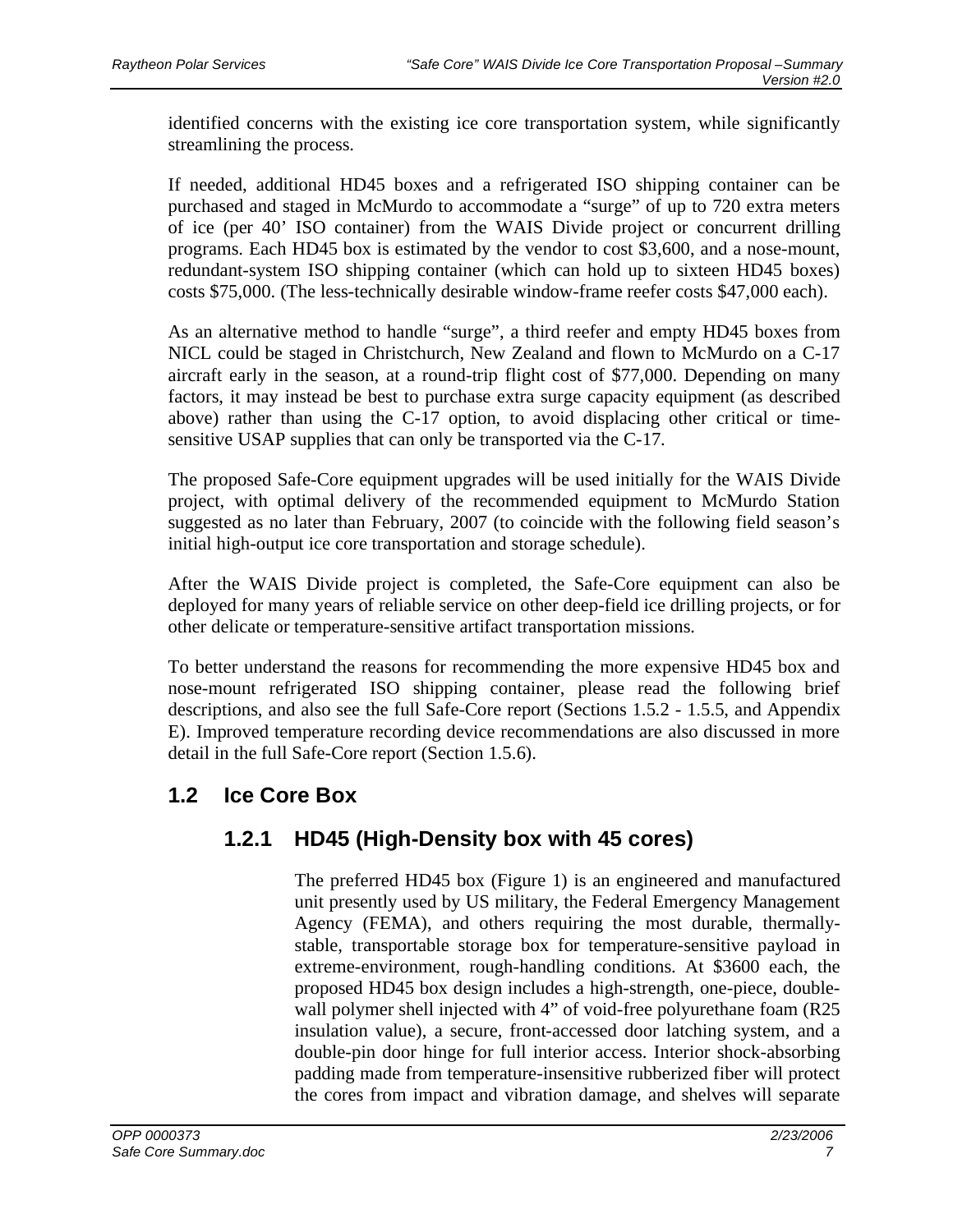the cores into three bays to minimize crushing loads on the core tubes. A custom box mold and post-mold fixture must be manufactured to accommodate the one-meter long ice cores, but that one-time tooling and fixture fee is factored into the vendor's budgetary estimates.



**Figure 1. HD45 Box (Configured to hold 45 ice cores)** 

# **1.2.2 ISC4 (Insulated Shipping Container With 4 Cores)**

The less-desirable cardboard ISC4 box (Figure 2) is presently used by USAP for ice core transport, and has numerous shortcomings, including lack of sufficient insulation (R13 value), air infiltration gaps, poor shock-absorption properties of the stiff foam, difficult-to-grasp slippery outer surface, and propensity to cause injuries during lifting operations. Its present use is not well designed or efficiently integrated into the overall ice core transportation process. The primary benefit of the \$100 ISC4 box is that it is much less expensive (programmatically) than the HD45 box, even though 700 ISC4 boxes are required (compared to 62 HD45 boxes).



Figure 2. ISC4 Boxes (Existing Design - Stacked)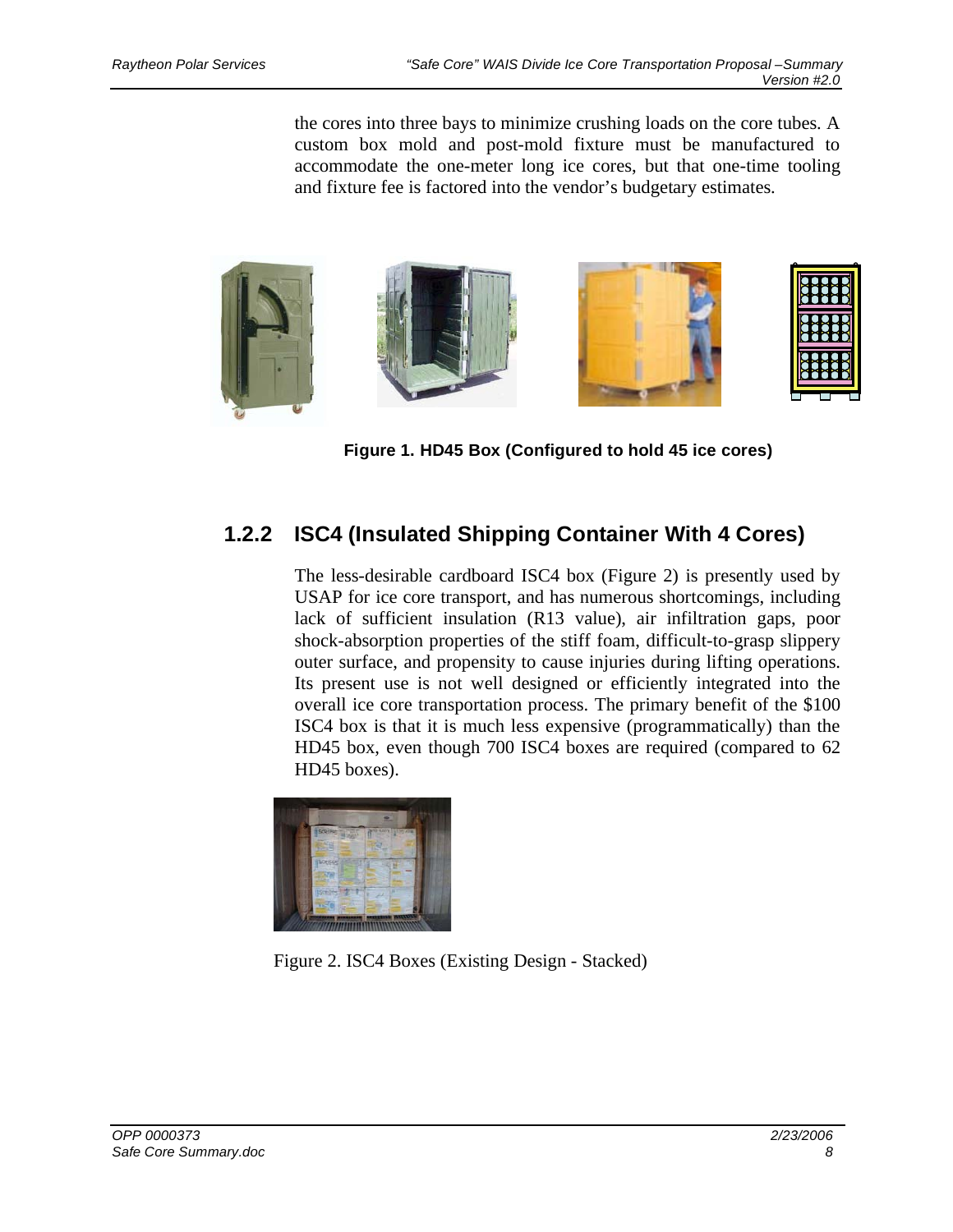# **1.3 Refrigerated ISO Shipping Container With Redundant Systems**

### **1.3.1 Nose-Mount Style**

The preferred "nose-mount" refrigerated ISO shipping container (Figure 3), with built-in redundant cooling and power systems, is presently engineered and manufactured for the chemical industry by a high-quality container manufacturer, and is used for transoceanic and over-road transport of hazardous organic peroxides. Outfitted with the highest quality, state-of-the-art equipment and controls, the \$75,000 nose-mount ISO shipping container system has proven itself highly reliable and efficient while maintaining long-term temperatures to  $-30^{\circ}\text{C}$  +/- 2.5 $^{\circ}\text{C}$  in all ambient conditions, without any failures. Also, the reefers can be plugged into McMurdo power, thus alleviating the reliance on the McMurdo stand-alone freezer. Access to the cargo bay is through traditional rear doors to allow efficient loading and unloading of up to 16 HD45 ice core boxes (i.e., 720 cores) per unit. The rear-door access will also offer numerous parking and orientation options at McMurdo and NICL. To meet vessel restrictions, the two electrical generator sets can be disabled during vessel voyage, and then switched on again at Port Hueneme. An on-board fuel tank and spare parts box are standard equipment, and the ThermoKing cooling unit and genset components are widely available and serviceable throughout the world.

To further protect the ice cores from over-road shock and vibration damage, the refrigerated shipping container will travel via air-ride flatbed or chassis truck while being transported from Port Hueneme to NICL.



**Figure 3. Nose-Mount Reefer**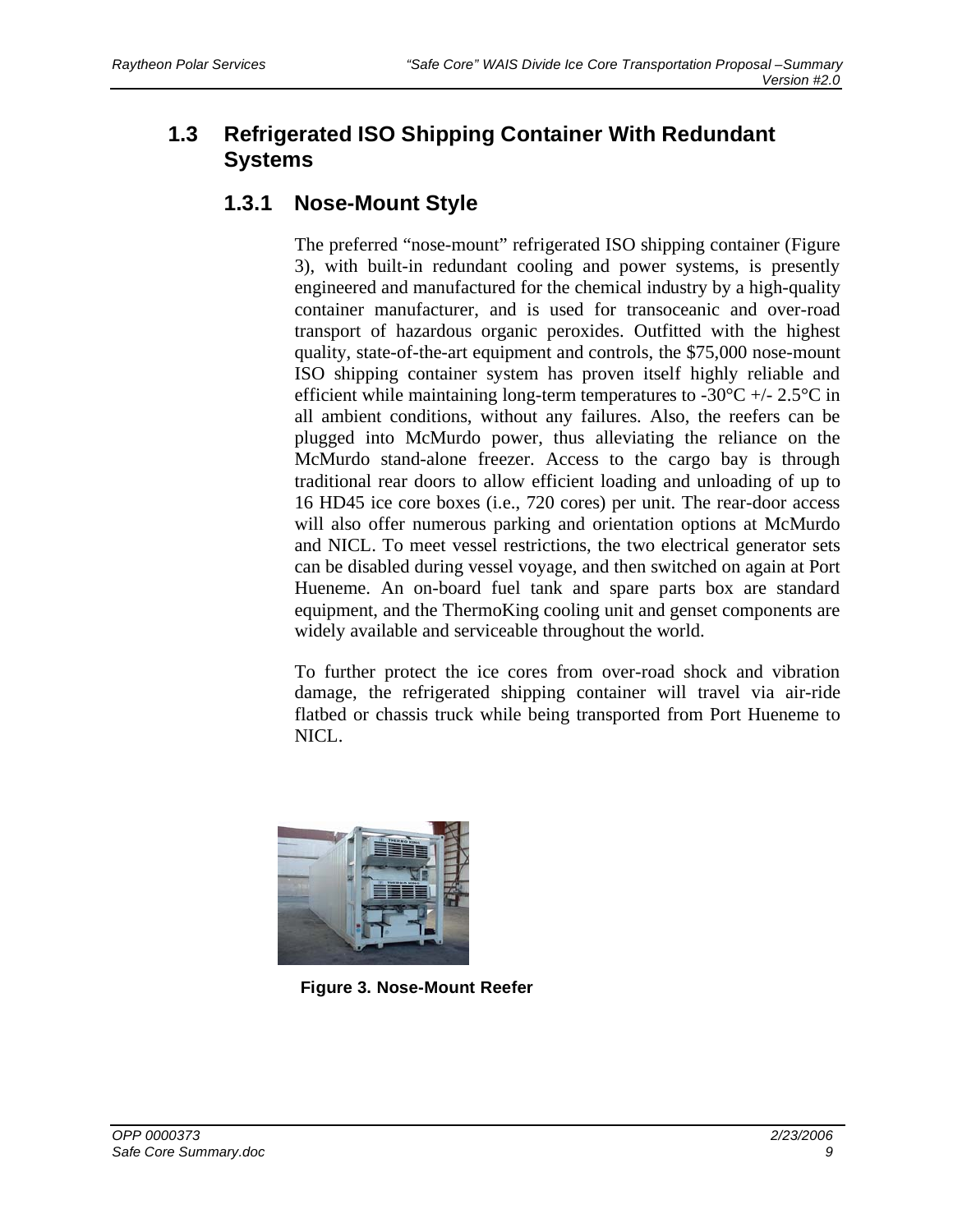# **1.3.2 Window-Frame Style**

The alternative style of refrigerated ISO shipping container is the "window-frame" unit (Figure 4). The window-frame cooling unit built into an ISO container is an industry-standard system for seagoing containers and is manufactured by ThermoKing, as is the separate "clipon" electrical generator. However, a *redundant-system* design incorporating this cooling unit and genset on *each end* of the cargo box is only conceptual at this time; such a dual-system unit has not yet been engineered, manufactured, or tested by any of the key shipping container vendors contacted for this project. The conceptual, dual-ended windowframe design also results in less favorable side-door access to the container (with possible loading and unloading inefficiencies at McMurdo and NICL, and possible parking and access issues at McMurdo).

With the envisioned dual-system window-frame reefer, the two clip-on generator sets (one on each end with their own integral fuel tank) must be removed for vessel voyage due to space constraints, with the clip-on gensets (same or other) then reinstalled at Port Heuneme for over-theroad power to NICL. There is no external spare parts box.

At \$47,000 each, the window-frame refrigerated shipping container's most favorable features are that it costs significantly less than the nosemount style, and the longer usable space in the interior means it can hold up to 18 HD45 ice core boxes (i.e., 810 ice cores) per unit, as compared to 16 boxes (720 cores) in the nose-mount style. A total of four windowframe units are required for the WAIS Divide project.



**Figure 4. Window-Frame Reefer (with single cooling unit on the bottom of the endwall, and clip-on genset mounted above it)**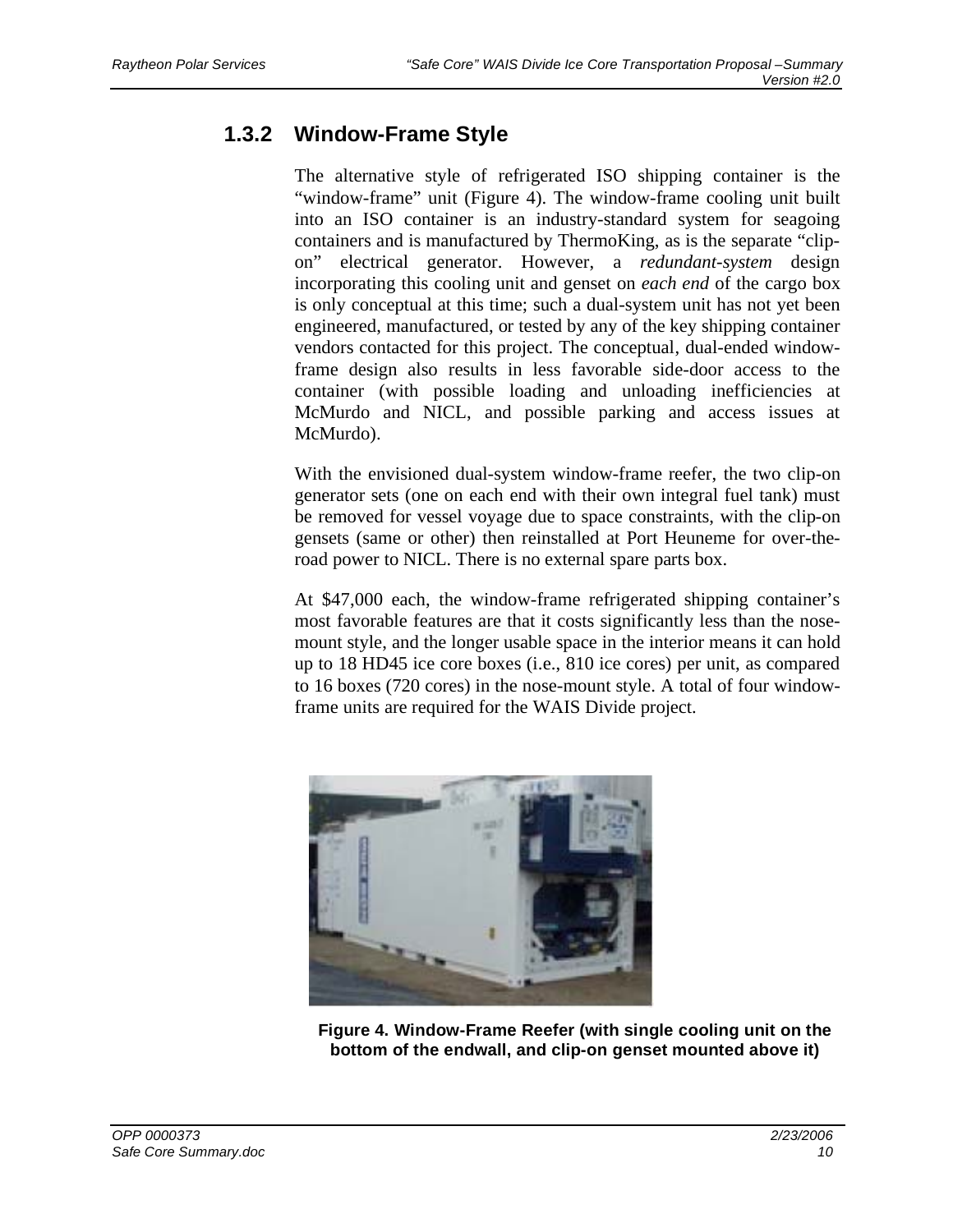### **1.4 Portable Temperature Recorders**

The existing HoboTemp temperature recorder installation and download protocol used by RPSC/USAP during ice core transportation logistics is sorely lacking a method for effective real-time, closed-box temperature download and instantaneous readout, to see and head off warming problems within the ice core box before they reach a critical level.

The primary concerns are that (a) retrieval of the "drone" HoboTemp devices (installed in pre-selected ice core boxes) for temperature data download may allow corruption of the cold-temperature envelope around those ice cores; (b) only a small percentage of ice core boxes have a HoboTemp device inserted inside, for direct evidence of the ice cores' temperature history; and (c) damaging warmup of the ice core may have already occurred before the HoboTemp temperature download is undertaken and data reviewed.

A proposed wireless temperature recorder device with handheld reader, known as the Escort/REDi system, will allow simple, fast, closed-door temperature transmittal through the proposed HD45 ice core box, as well as through the refrigerated ISO shipping container, again, without opening any doors. The handheld data receiver/reader has a graphic display to quickly view the captured temperature data (instantaneous and historical) within each HD45 box or within the refrigerated ISO container. Once field-scanned for temperature anomalies or alarms, the data can be downloaded to a laptop or office computer for further review, file-sharing, or storage.

Alternatively, the existing HoboTemp device can be hardwired into the proposed HD45 box, so that the download cables are accessible on the outside of the HD45 box without needing to break the integrity of the interior cold space for temperature data download.

Details and photos of both methods are in Section 1.5.6 of the full Safe-Core report.

# **Closing Remarks**

As can be seen in Table 1, there is no inexpensive manner in which to improve the present ice core transportation shortcomings. The Recommended Upgrade option has the best technical merits, but costs \$105,000 more programmatically (i.e. "Total Project Cost") than the slightly less desirable Alternative Upgrade (which uses the windowframe refrigerated ISO shipping container).

The Minimum Upgrade option (with less expensive capital equipment offset by six additional, expensive LC-130 ice core flights) shows that more programmatic money would be spent by the use of inexpensive ISC4 boxes and window-frame reefers, than with the Alternative